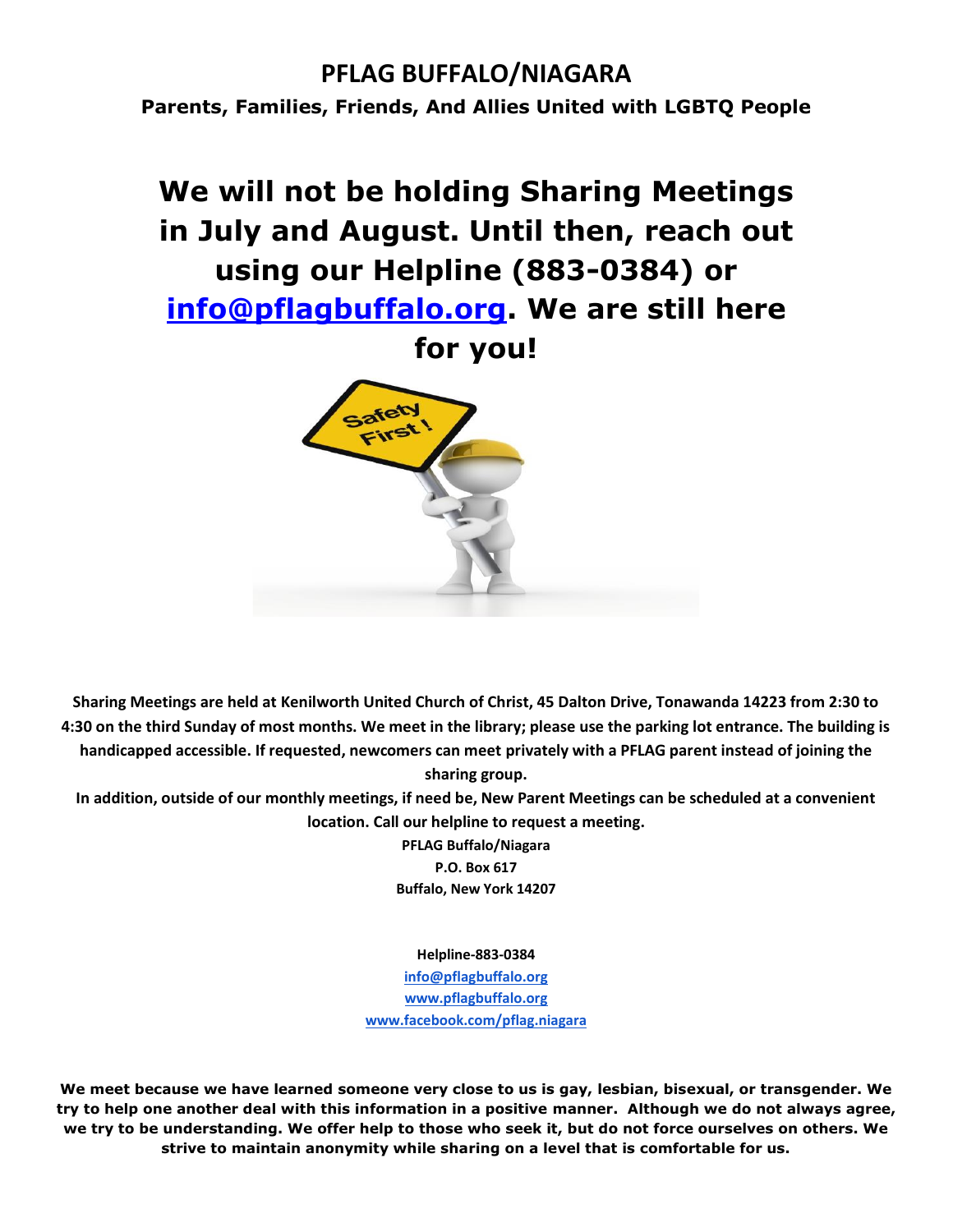| <b>BREAKING NEWS</b>                                                                                              |
|-------------------------------------------------------------------------------------------------------------------|
| <b>HISTORY MADE ON JUNE 15, 2020</b>                                                                              |
| SUPREME COURT DECIDES EMPLOYMENT PROTECTIONS APPLY TO LGBTQ PERSONS                                               |
| Please follow this link (or cut and paste) to read from Huffington Post about this<br>momentous decision and day. |
| https://www.huffpost.com/entry/scotus-lgbtq-transgender-decision_n_5ebefe48c5b6299362046713                       |
| Halfway through Pride Month, this decision makes federal protections cover LGBT<br><i>individuals!</i>            |
|                                                                                                                   |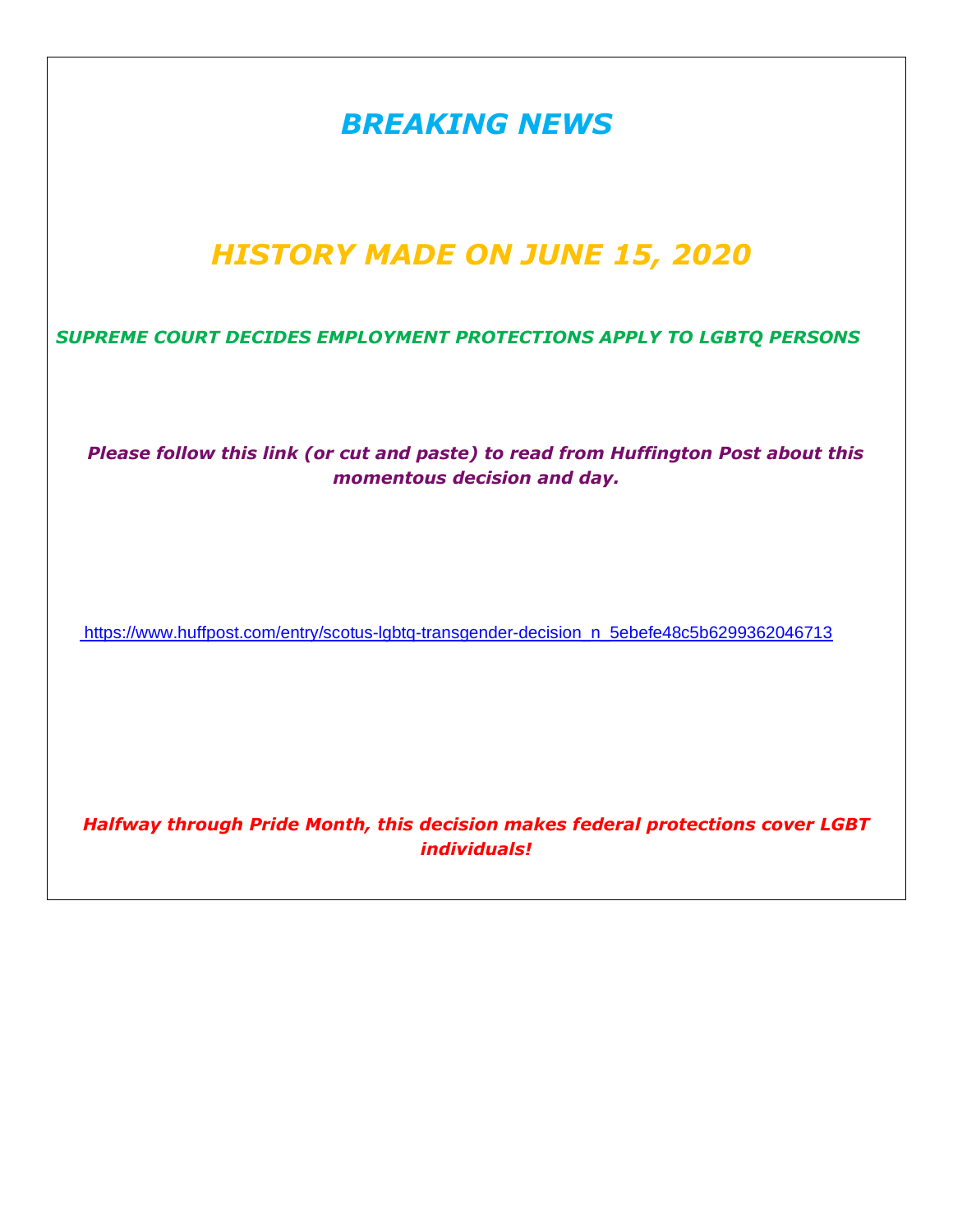#### *A LETTER FROM PFLAG NATIONAL'S EXECUTIVE DIRECTOR*

#### *June 9, 2020*

#### *Please visit pflag.org for more information or if the links do not direct you to pages.*

Dear PFLAG Family:

June is usually a time to celebrate, honor, and hold up our LGBTQ+ loved ones with marches, parades, and PFLAG hugs. But this year, the idea of celebrating Pride feels impossible.

What feels right is to go back to Pride's beginnings, which were centered in a battle for recognition of basic human dignity, equality, and justice.

Led by pioneers like Marsha P. Johnson, a Black transgender woman; Sylvia Rivera, a Latinx gay liberation and transgender rights activist and sex worker; and Miss Major, a transgender elder and activist, LGBTQ+ activists rose up against injustice, brutality, disparate treatment, and violence at the hands of law enforcement.

And in 1972, Jeanne Manford, a mother and ally, joined in, raised her voice, and lent her privilege to the fight.

#### **PFLAG's history is deeply connected to Pride's history--and that history is embedded in allyship.**

The murders of George Floyd, Tony McDade, McKinsley LaKeith Lincoln, Ahmaud Arbery, Breonna Taylor, and more than a dozen LGBTQ+ people of color this year, are emblematic of the brutal truths of violence, systemic and social racism, and white supremacy to which Black people have been subjected--and have been all too aware of--for hundreds of years, and to which many white people are just starting to open their eyes.

Watching George Floyd's Homegoing today reminds me, too, that even the best-intentioned people--including me--have much to learn.

On top of this, the COVID-19 pandemic--which has claimed hundreds of thousands of lives--has disproportionately affected communities of color in deaths, unemployment, poverty, food scarcity, housing insecurity, education disruption, reduced access to healthcare, and increased acts of violence and racism.

#### **I know many of you feel powerless to change what is currently happening in this country. It's understandable.**

**But it's not acceptable. We must continue to draw on our strong history of allyship and invest deeply in this fight for justice. As PFLAGers, we must be part of the catalyst and mechanism to produce systematic changes to institutionalized racism in all forms.**

PFLAG [National](https://nam10.safelinks.protection.outlook.com/?url=https%3A%2F%2Fdefault.salsalabs.org%2FT9435b0b8-974f-4616-add0-9be4d47e73c2%2F014f26c5-1282-4186-b1fd-541691da19f8&data=02%7C01%7C%7C3f5c3695a32b440cde8408d80cbb7df1%7C84df9e7fe9f640afb435aaaaaaaaaaaa%7C1%7C0%7C637273346693984683&sdata=yLkIwCvHkV34rsF8KEl12pOFEH4ouz8h1SsAJadQMKE%3D&reserved=0) has signed onto a letter of unity, committing us to embracing anti-racism work and ending white supremacy.

I signed us on to this letter because I knew that for PFLAG, this would not be performative activism: PFLAG National has, in fact, been in a years-long transformative process on these issues, including diversifying our staff and board, and investing and spending more money with African-American and minority-owned businesses and institutions; **I [invite](https://nam10.safelinks.protection.outlook.com/?url=https%3A%2F%2Fdefault.salsalabs.org%2FTdc077487-fa16-43ef-8a88-f074b945bf03%2F014f26c5-1282-4186-b1fd-541691da19f8&data=02%7C01%7C%7C3f5c3695a32b440cde8408d80cbb7df1%7C84df9e7fe9f640afb435aaaaaaaaaaaa%7C1%7C0%7C637273346693994677&sdata=BF9VyZTd13i%2F1OUC42wUR1%2BEnLxPvlmBcMwm9fMtqEI%3D&reserved=0) you to learn more [about](https://nam10.safelinks.protection.outlook.com/?url=https%3A%2F%2Fdefault.salsalabs.org%2FTdc077487-fa16-43ef-8a88-f074b945bf03%2F014f26c5-1282-4186-b1fd-541691da19f8&data=02%7C01%7C%7C3f5c3695a32b440cde8408d80cbb7df1%7C84df9e7fe9f640afb435aaaaaaaaaaaa%7C1%7C0%7C637273346693994677&sdata=BF9VyZTd13i%2F1OUC42wUR1%2BEnLxPvlmBcMwm9fMtqEI%3D&reserved=0) our work here.**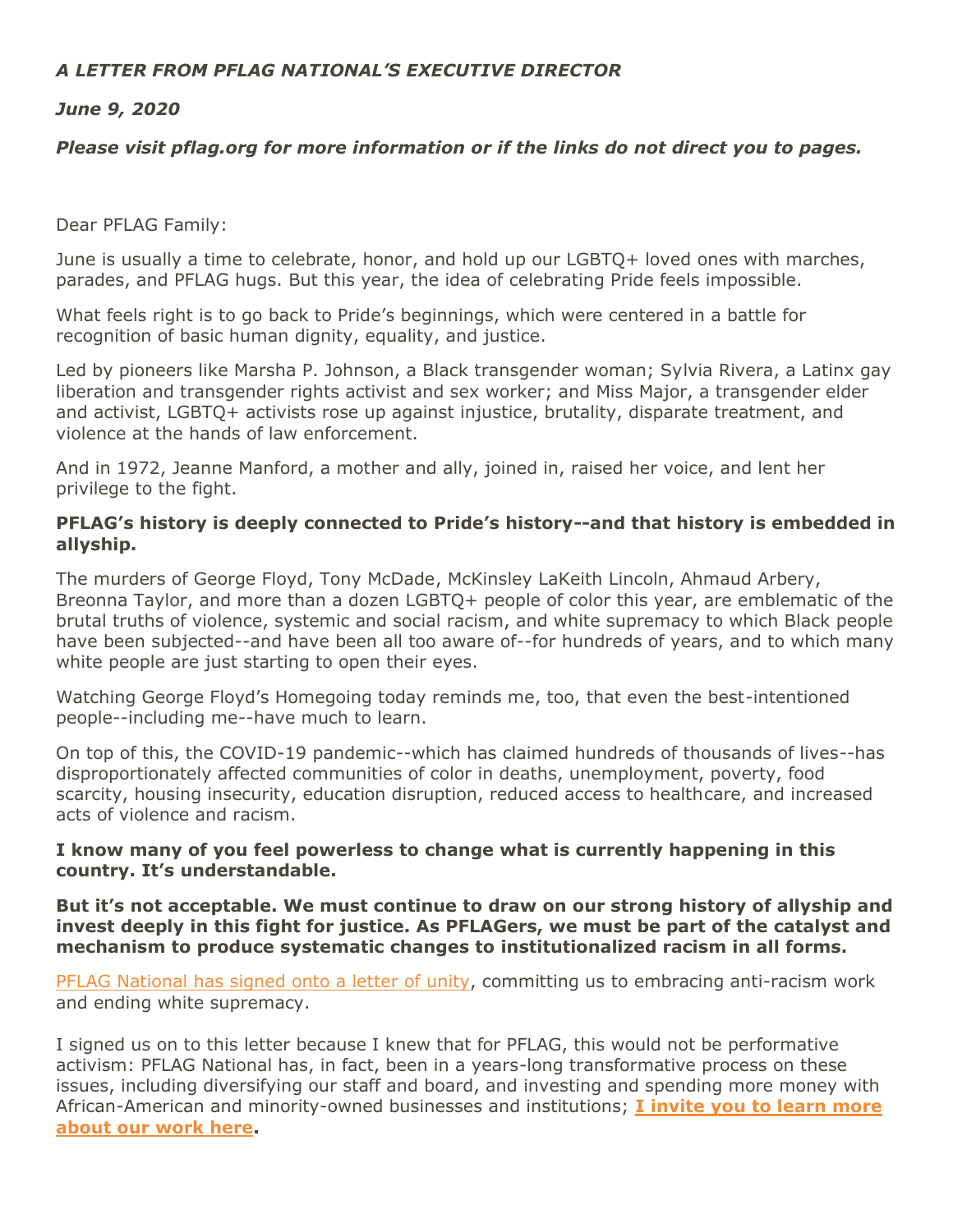#### **PFLAG National will continue this intentional work. As PFLAG members and supporters, we know you will, too.**

It is not uncommon for me to hear from parents and families in Black, Indigenous, and People of Color (BIPoC) communities that they live in fear for their kids more because of the color of their skin than because of their sexual orientation or gender identity and expression.

If we aren't doing the work to support all families in the face of these fears--their worst fears- then we aren't doing our job as PFLAG.

#### **It is imperative that PFLAGers take meaningful action in support of racial justice, and against systemic racism, white supremacy, and police brutality.**

Let's center the needs and voices of BIPoC communities in this work; anti-racist work is pro-LGBTQ+ work. As an organization that has been disproportionately underpopulated by BIPoc families, let's start as allies, grow into partners, and build community.

And to our BIPoC loved ones in our PFLAG family: We love you, we hear you, we want to CONTINUE hearing from you, and we will continue doing the critical work of checking our implicit biases, examining our internal structures and operations, and centering anti-racism work as part of our mission to become not just an inclusive organization, but one where all families belong.

PFLAGers, whether your work is done in the streets, in the digital space, in your home, or a combination of all of these, the work must be done.

Let us hear from you. We want to know what you are doing--as individuals, chapter members, and chapter leaders--to take action in the face of these many fights and challenges.

Shortly, a survey will go out to chapter leaders; this will be a tool for you to be heard, to share the work that you're doing, and to answer vital questions to help us continue this work. These issues have been centuries in the making, and they will not be resolved overnight.

But, as members of an organization born out of pain and love, we are well positioned to rise to meet this moment and become the allies our history demands of us.

Yours in PFLAG Pride and power,

Brian K. Bond, Executive Director PFLAG National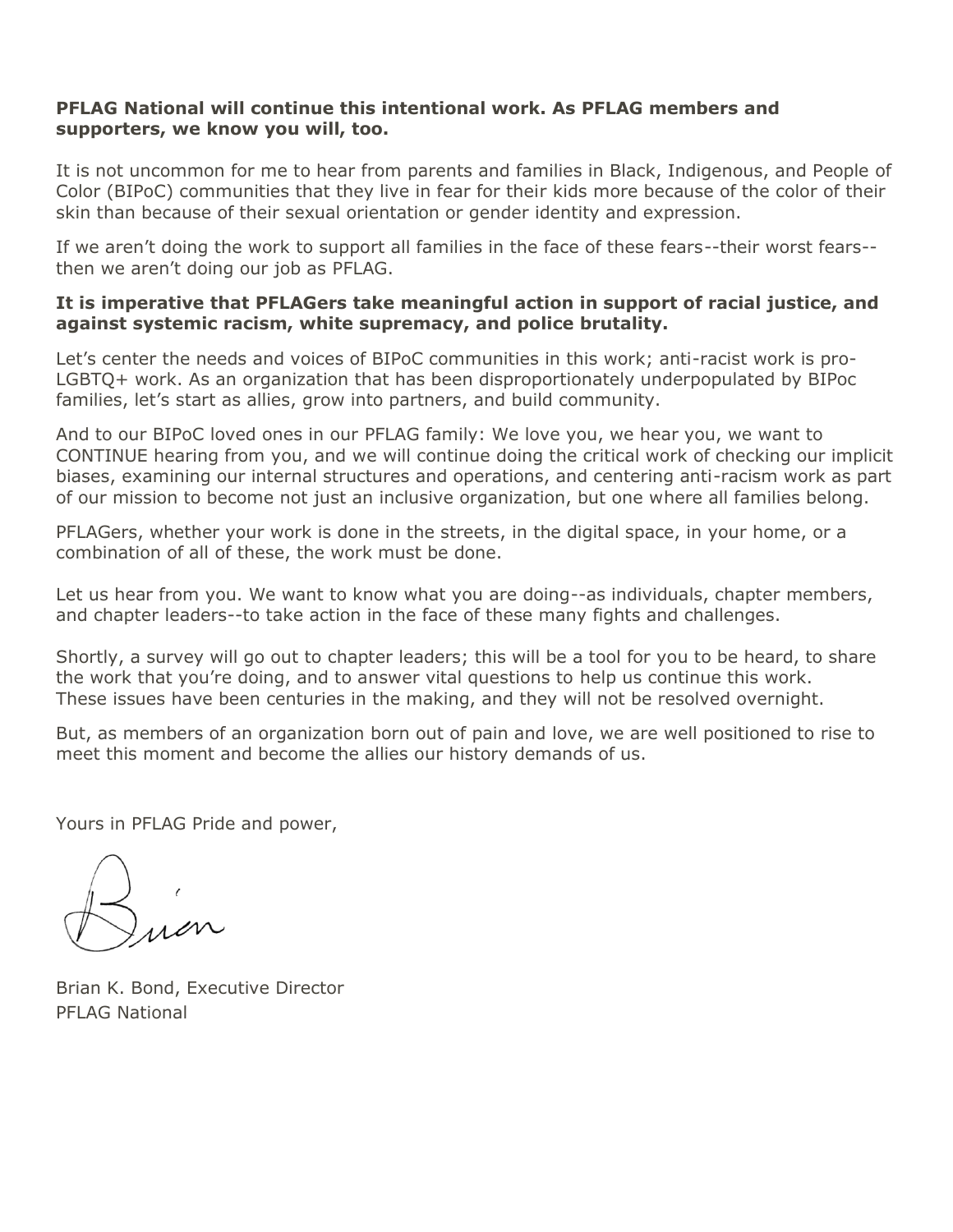#### *THREE SCHOLARS/ SUPPORTERS ARE SELECTED FOR \$500.00 AWARDS*

 We are proud to announce that PFLAG Buffalo/Niagara has awarded scholarships to three very deserving high school seniors. Each scholarship is worth \$500.00.

 The Marvin J. Henchbarger Scholarship winner graduated from Williamsville East High School and will be attending Michigan State University.

 The Mary J. Hewitt Scholarship winner attended Cheektowaga Central High School, and is on her way to SUNY Buffalo to pursue a degree in nursing.

 This year, with funding from The Buffalo Bears, we were able to award a third scholarship. The winner of this award attended Byron-Bergen High School and will be attending SUNY Fredonia for political science and education.

 All recipients demonstrated a commitment to LGBTQ advocacy in high school and plan to continue this support as they move to higher education.

### *BOOK CORNER*



We are adding a new section to our newsletter. Each month we will feature LGBTQ+ themed books that have much to offer children, youth, and/or adults. In these trying times, books may be the answer for many, and some books may have some answers! Keep in mind, libraries are open for curbside pick-up!

 Set in Buffalo for much of the memoir, longtime PFLAG mom Linda Drajem, has co-written an excellent book along with her son, Christopher. You may remember from previous newsletters that Linda Drajem, was scheduled to speak at one of our meetings, but that had to be cancelled.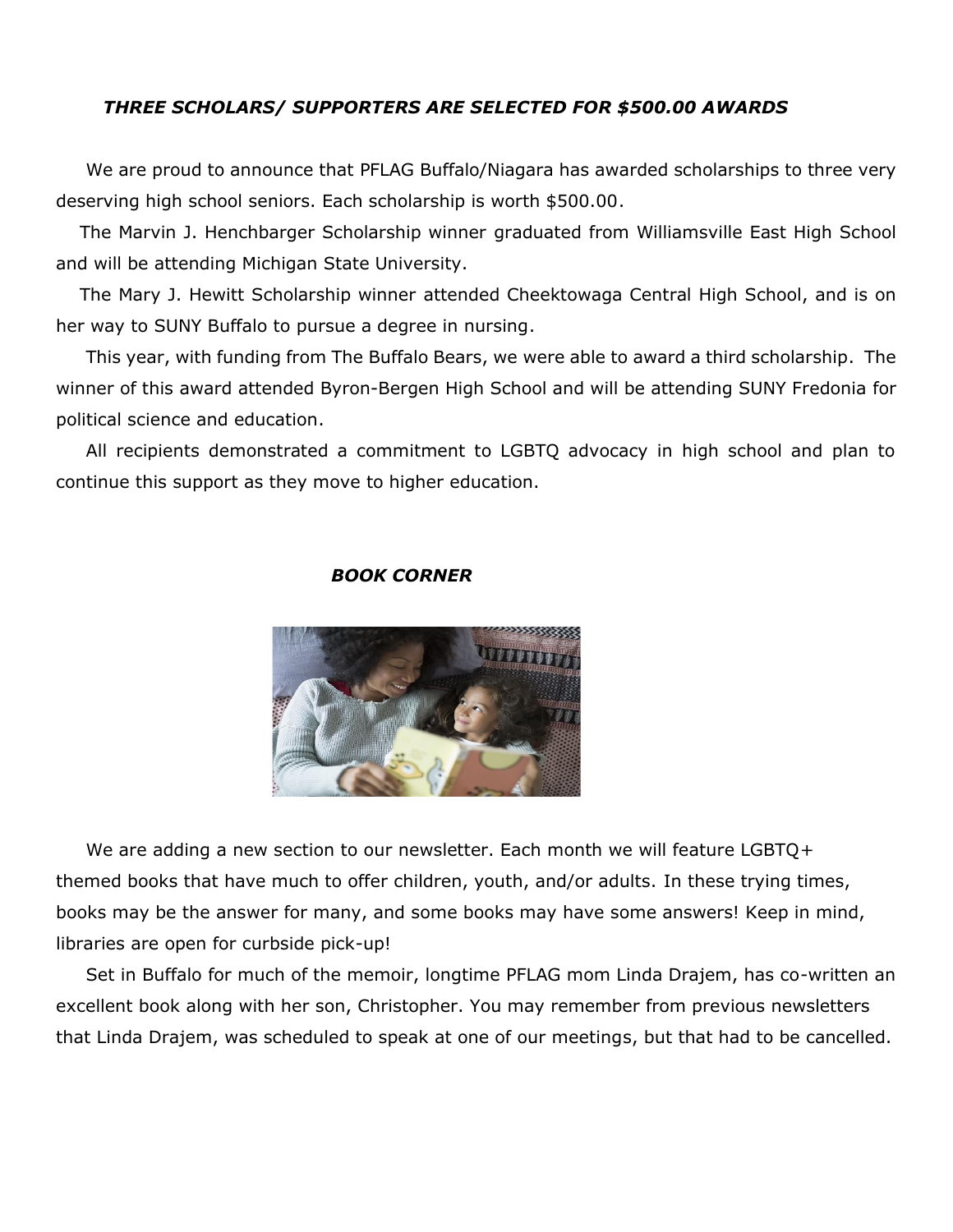

 We hope to be able to have Linda at a Sharing Meeting in the future. If you care to read in preparation for her visit, or if you simply want an exceptional read about a mother and son discussing their journey and self-discoveries, we highly recommend *Wandering Close to Home*, available locally or online.

 Our next selection is a young adult novel, entitled *Dante and Aristotle Discover Secrets of the Universe* by Benjamin Alire Saenz and comes highly recommended by our board's Lisbeth Ball.



#### Amazon's description:

 This Printz Honor Book is a "tender, honest exploration of identity" (*Publishers Weekly*) that distills lyrical truths about family and friendship.

Aristotle is an angry teen with a brother in prison. Dante is a know-it-all who has an unusual way of looking at the world. When the two meet at the swimming pool, they seem to have nothing in common. But as the loners start spending time together, they discover that they share a special friendship—the kind that changes lives and lasts a lifetime. And it is through this friendship that Ari and Dante will learn the most important truths about themselves and the kind of people they want to be.

**Please grab a book, an e-book to do self-care while managing this challenging time.**